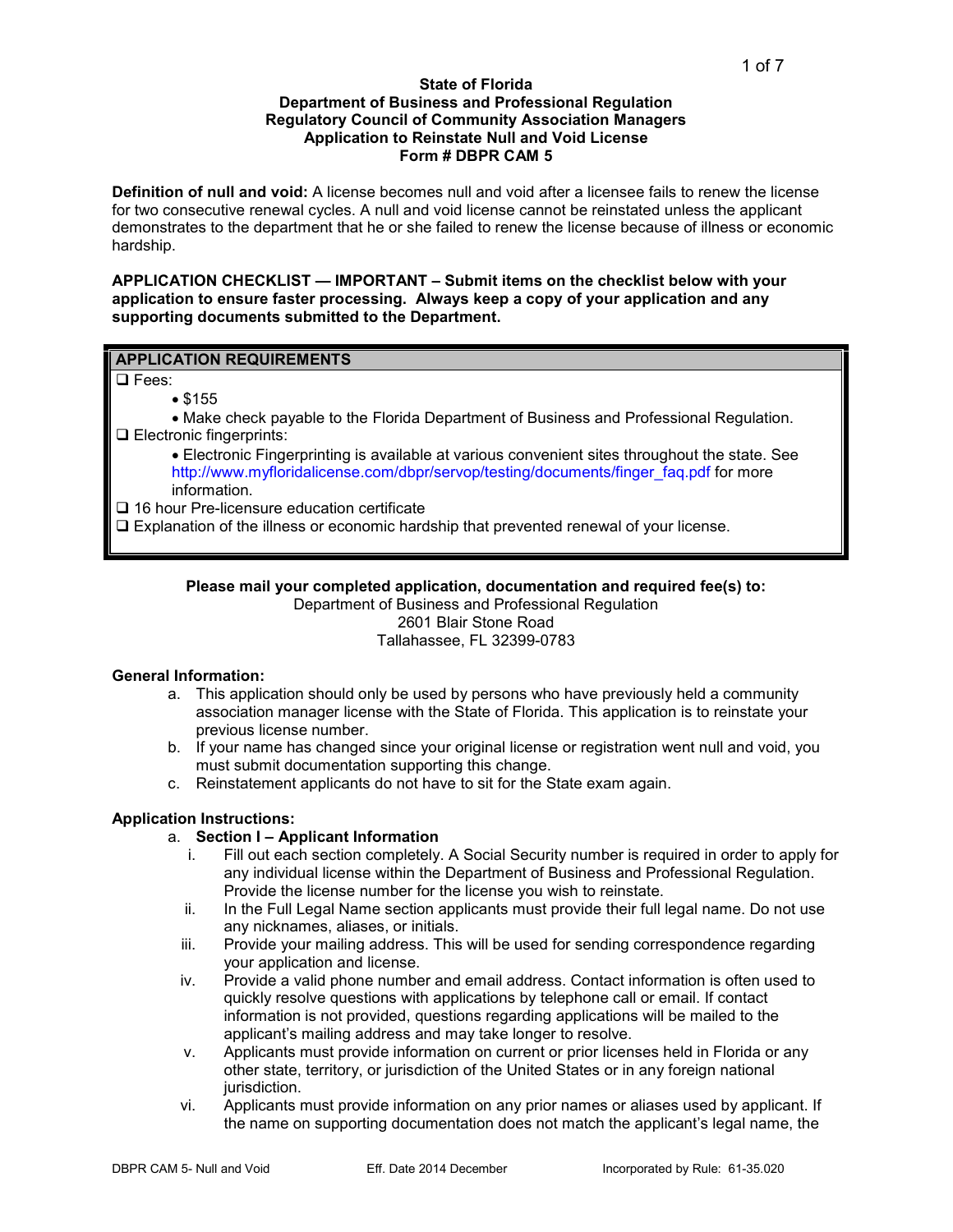alias used in the supporting documentation must be provided in this section. Failure to do so will result in a deficient application.

# b. **Section II (a), (b), and (c) - Background Questions.**

- i. Question 1:
	- (1) If you answer "yes" to this question, you must complete Section II (b) of the application and provide a copy of the arrest report, copies of the disposition or final order(s), and documentation proving all sanctions have been served and satisfied. **You must supply this documentation for each occurrence.** If you are unable to supply this documentation, a certified statement from the clerk of court for the relevant jurisdiction stating the status of records is required.
	- (2) If the violation regards a conviction for the sale or trafficking in, or conspiracy to sell or traffic in, a controlled substance as specified in Section 775.16, Florida Statutes, the applicant must submit documentation that the conditions of Section 775.16(2), Florida Statutes, have been met.
	- (3) If you are still on probation, you must supply a letter from your probation officer, on official letterhead, stating the status of your probation.
- ii. Question 2:
	- (1) If you answer "yes" to this question, you must complete Section II (c) of the application by explaining the nature of the case and the allegations made against you. If a judgment was entered against you, please supply documentation proving all sanctions have been served and satisfied, or if not, stating the current status of any proceedings.
- iii. Question 3:
	- (1) If you answer "yes" to this question, you must complete Section II (c) of the application by explaining the reason for denial or pending action. You may be asked to supply copies of documentation ordering the denial or pending action.
- iv. Question 4:
	- (1) If you answer "yes" to this question, you must complete Section II (c) of the application by providing an explanation for the action against your license and supply copies of the order(s) showing the disciplinary action taken against the license, or documentation showing the status of the pending action.

# c. **Section III** – **Explanation of Illness or Economic Hardship that Prevented Renewal**

Provide a statement explaining the hardship and demonstrating your good faith effort to renew.

# d. **Section IV – Affirmation By Written Declaration**

- i. Please read, sign and date the affirmation by written declaration.<br>ii. If the applicant fails to sign the affirmation statement, the Departr
- If the applicant fails to sign the affirmation statement, the Department will not process the application.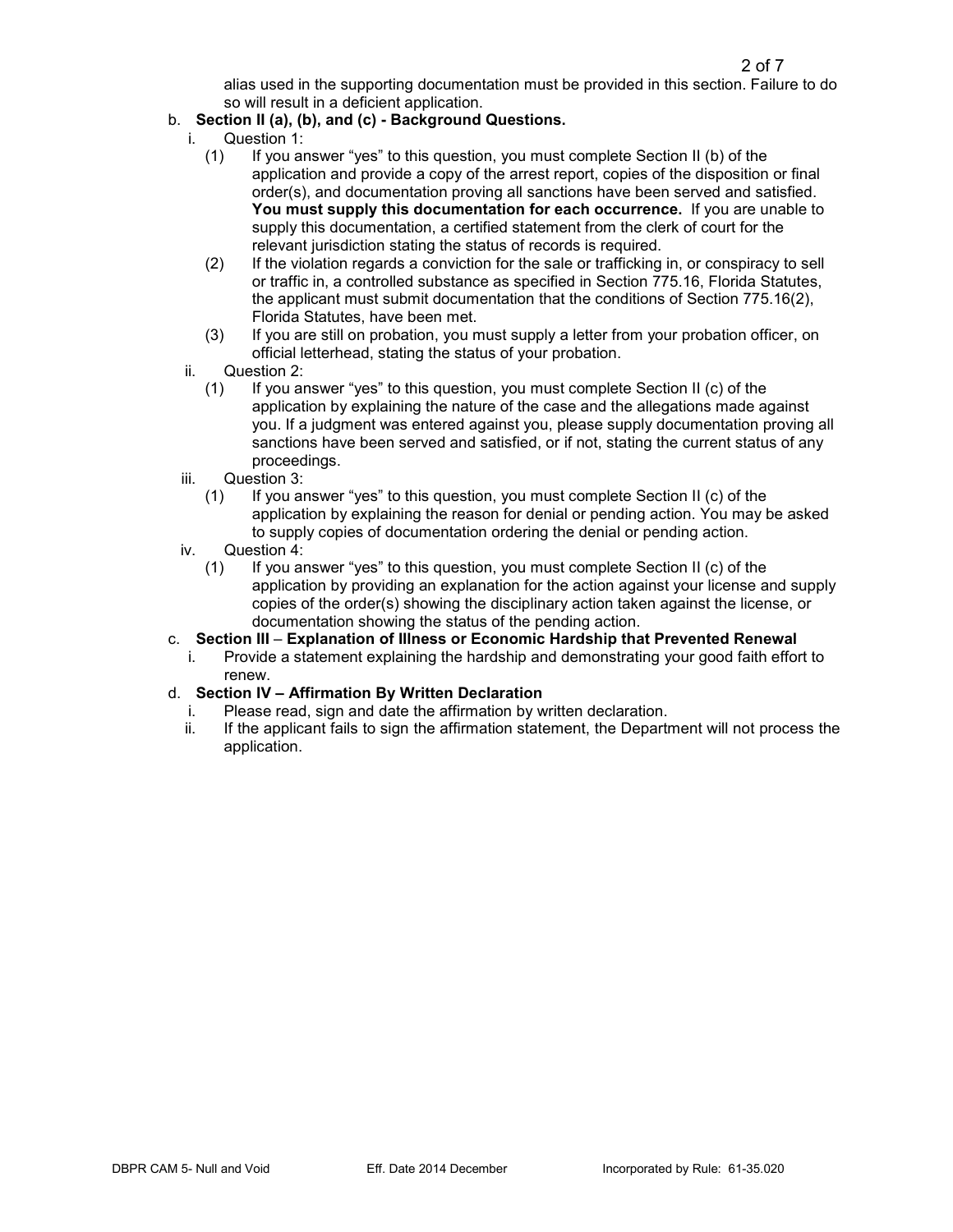#### **State of Florida Department of Business and Professional Regulation Regulatory Council of Community Association Managers Application to Reinstate Null and Void License Form # DBPR CAM 5 [3801/1033]**

If you have any questions or need assistance in completing this application, please contact the Department of Business and Professional Regulation Customer Contact Center at **850.487.1395.** 

#### **Section I – Applicant Information**

|                                                                                                                                                                                                            | <b>APPLICANT INFORMATION</b>             |                                     |                        |               |
|------------------------------------------------------------------------------------------------------------------------------------------------------------------------------------------------------------|------------------------------------------|-------------------------------------|------------------------|---------------|
| Social Security Number*                                                                                                                                                                                    |                                          | License Number                      |                        |               |
|                                                                                                                                                                                                            | <b>FULL LEGAL NAME</b>                   |                                     |                        |               |
| Last Name                                                                                                                                                                                                  | First                                    |                                     | Middle                 |               |
| Birth Date (MM/DD/YYYY)<br>$\prime$<br>$\prime$                                                                                                                                                            |                                          | Gender<br>$\Box$ Male $\Box$ Female |                        |               |
|                                                                                                                                                                                                            | <b>MAILING ADDRESS</b>                   |                                     |                        |               |
| Street Address or P.O. Box                                                                                                                                                                                 |                                          |                                     |                        |               |
|                                                                                                                                                                                                            |                                          |                                     |                        |               |
| City                                                                                                                                                                                                       |                                          | <b>State</b>                        | Zip Code (+4 optional) |               |
| County (if Florida address)                                                                                                                                                                                |                                          | Country                             |                        |               |
|                                                                                                                                                                                                            | <b>CONTACT INFORMATION</b>               |                                     |                        |               |
| <b>Phone Number</b>                                                                                                                                                                                        |                                          | Fax Number                          |                        |               |
| <b>Email Address</b>                                                                                                                                                                                       |                                          |                                     |                        |               |
|                                                                                                                                                                                                            |                                          |                                     |                        |               |
|                                                                                                                                                                                                            | <b>CURRENT/PRIOR LICENSE INFORMATION</b> |                                     |                        |               |
| If you currently hold or have previously held a business or professional license/registration in Florida or<br>elsewhere, please list each one below (attach additional copies of this page as necessary): |                                          |                                     |                        |               |
| 1. License/Registration Type                                                                                                                                                                               | <b>State</b>                             | Date (From)<br>T                    | Date (To)              | $\prime$      |
| License Number                                                                                                                                                                                             |                                          | Name Used                           |                        |               |
| 2. License/Registration Type                                                                                                                                                                               | <b>State</b>                             | Date (From)<br>T                    | Date (To)              | T             |
| License Number                                                                                                                                                                                             |                                          | Name Used                           |                        |               |
|                                                                                                                                                                                                            | PRIOR NAME INFORMATION                   |                                     |                        |               |
| Have you used, been known as or are currently known by another name (example - maiden name,<br>nickname) other than the name provided in the legal name section above? $\Box$ Yes                          |                                          |                                     | □ No                   |               |
| If your answer is yes, state name or names used below:                                                                                                                                                     |                                          |                                     |                        |               |
| Last Name                                                                                                                                                                                                  | First                                    | Middle                              | <b>Title</b>           | <b>Suffix</b> |
| <b>Last Name</b>                                                                                                                                                                                           | First                                    | Middle                              | <b>Title</b>           | <b>Suffix</b> |

\* The disclosure of your Social Security number is mandatory on all professional and occupational license applications, is solicited by the authority granted by 42 U.S.C. §§ 653 and 654, and will be used by the Department of Business and Professional Regulation pursuant to §§ 409.2577, 409.2598, 455.203(9), and 559.79(3), Florida Statutes, for the efficient screening of applicants and licensees by a Title IV-D child support agency to assure compliance with child support obligations. It is also required by § 559.79(1), Florida Statutes, for determining eligibility for licensure and mandated by the authority granted by 42 U.S.C. § 405(c)(2)(C)(i), to be used by the Department of Business and Professional Regulation to identify licensees for tax administration purposes.

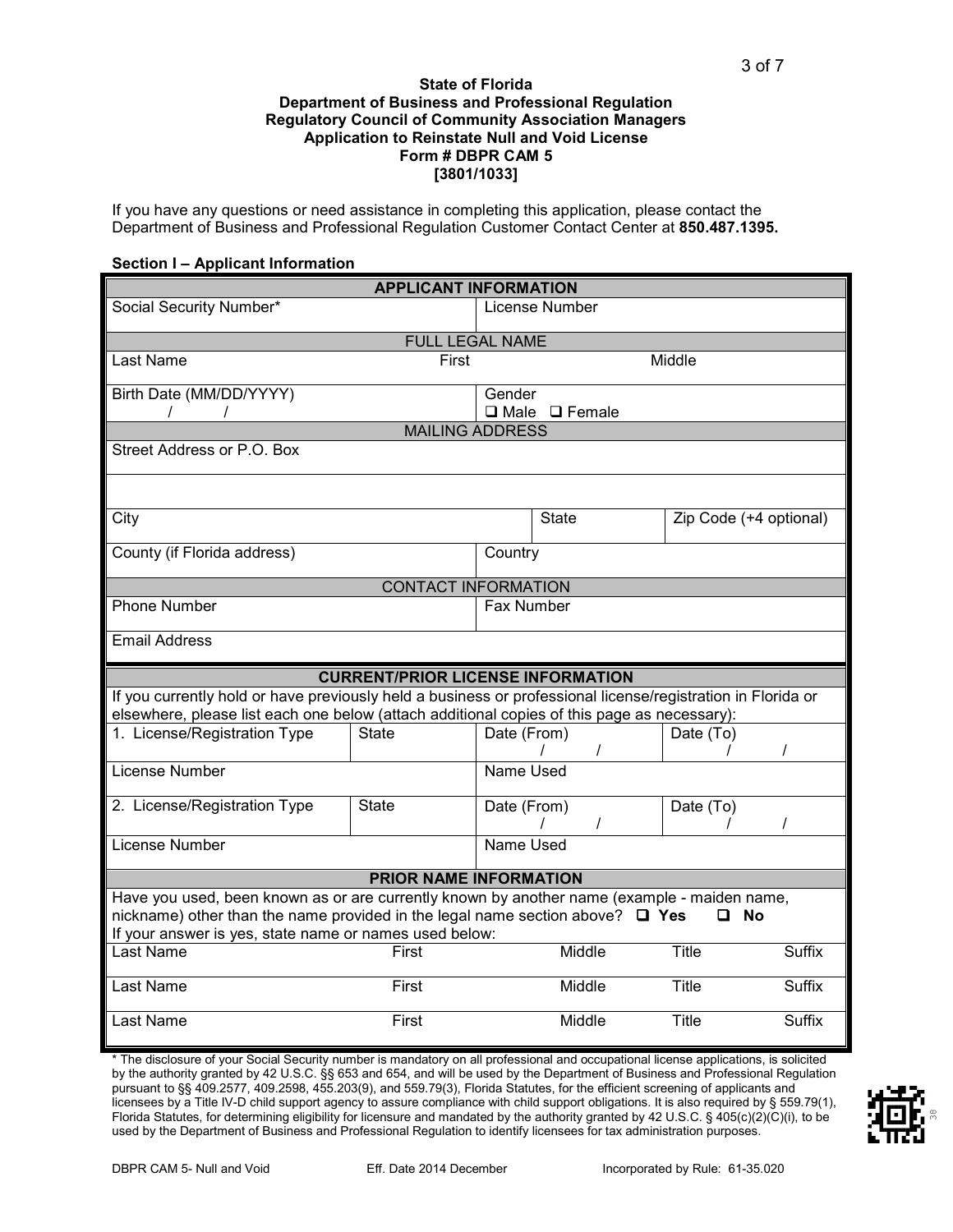# **Section II(a) – Background Questions**

|                  |                          |                         | <b>BACKGROUND QUESTIONS</b>                                                                                                                                                                                                                                                                                                                                                                                                                                                                                                                                                                                                                                                                                                                                                                                                                                                                                                                                                                                                                                           |
|------------------|--------------------------|-------------------------|-----------------------------------------------------------------------------------------------------------------------------------------------------------------------------------------------------------------------------------------------------------------------------------------------------------------------------------------------------------------------------------------------------------------------------------------------------------------------------------------------------------------------------------------------------------------------------------------------------------------------------------------------------------------------------------------------------------------------------------------------------------------------------------------------------------------------------------------------------------------------------------------------------------------------------------------------------------------------------------------------------------------------------------------------------------------------|
|                  |                          |                         | If you answer "YES" to any question below, please refer to Section II of the Application Instructions for                                                                                                                                                                                                                                                                                                                                                                                                                                                                                                                                                                                                                                                                                                                                                                                                                                                                                                                                                             |
|                  |                          |                         | details on providing complete explanations, including requirements for submitting supporting legal                                                                                                                                                                                                                                                                                                                                                                                                                                                                                                                                                                                                                                                                                                                                                                                                                                                                                                                                                                    |
|                  |                          |                         | documents. Please complete Section II (b) for your response to question 1, and complete Section II (c) for                                                                                                                                                                                                                                                                                                                                                                                                                                                                                                                                                                                                                                                                                                                                                                                                                                                                                                                                                            |
|                  |                          |                         | your response to questions 2 through 4. If you have more offenses/incidents to document in Section II (b)                                                                                                                                                                                                                                                                                                                                                                                                                                                                                                                                                                                                                                                                                                                                                                                                                                                                                                                                                             |
|                  |                          |                         | or (c), attach additional copies as necessary.                                                                                                                                                                                                                                                                                                                                                                                                                                                                                                                                                                                                                                                                                                                                                                                                                                                                                                                                                                                                                        |
| 1 <sub>1</sub>   | $\square$ Yes            | $\square$ No            | Have you ever been convicted or found guilty of, or entered a plea of nolo<br>contendere or guilty to, regardless of adjudication, a crime in any jurisdiction,<br>or are you currently under criminal investigation? This question applies to any<br>criminal violation of the laws of any municipality, county, state or nation,<br>including felony, misdemeanor and traffic offenses (but not parking, speeding,<br>inspection, or traffic signal violations), without regard to whether you were<br>placed on probation, had adjudication withheld, were paroled, or pardoned. If<br>you intend to answer "NO" because you believe those records have been<br>expunged or sealed by court order pursuant to Section 943.0585 or 943.059,<br>Florida Statutes, or applicable law of another state, you are responsible for<br>verifying the expungement or sealing prior to answering "NO." YOUR<br>ANSWER TO THIS QUESTION MAY BE CHECKED AGAINST LOCAL,<br>STATE AND FEDERAL RECORDS. FAILURE TO ANSWER THIS<br>QUESTION ACCURATELY MAY RESULT IN THE DENIAL OR |
|                  |                          |                         | REVOCATION OF YOUR LICENSE. IF YOU DO NOT FULLY<br>UNDERSTAND THIS QUESTION, CONSULT WITH AN ATTORNEY OR<br>CONTACT THE DEPARTMENT.                                                                                                                                                                                                                                                                                                                                                                                                                                                                                                                                                                                                                                                                                                                                                                                                                                                                                                                                   |
| $\overline{2}$ . | $\overline{\Box}$ Yes    | $\overline{\square}$ No | Are you now or have you ever been a defendant in civil litigation in this or any<br>other state, province, district, territory, possession or nation, in which the<br>basis of the complaint against you was alleged negligence, fraudulent or<br>dishonest dealing, foreclosure, bankruptcy, or breach of fiduciary duty related<br>to the practice or profession for which you are applying, or is there any such<br>case or investigation pending?                                                                                                                                                                                                                                                                                                                                                                                                                                                                                                                                                                                                                 |
| $\overline{3}$ . | $\overline{\square}$ Yes | $\square$ No            | Have you ever had an application for registration, certification, or licensure in<br>Florida or in any other state, province, district, territory, possession or nation<br>denied, or is there now pending a proceeding or investigation to deny such an<br>application?                                                                                                                                                                                                                                                                                                                                                                                                                                                                                                                                                                                                                                                                                                                                                                                              |
| 4.               | $\overline{\square}$ Yes | $\overline{\square}$ No | Has any professional license, registration, certification or permit to practice<br>any regulated profession, occupation, vocation, or business been revoked,<br>annulled, suspended, relinquished, surrendered, or otherwise disciplined<br>including probation, fine, or reprimand in a disciplinary proceeding in Florida<br>or in any other state, province, district, territory, possession or nation, or is<br>any such proceeding or investigation now pending?                                                                                                                                                                                                                                                                                                                                                                                                                                                                                                                                                                                                 |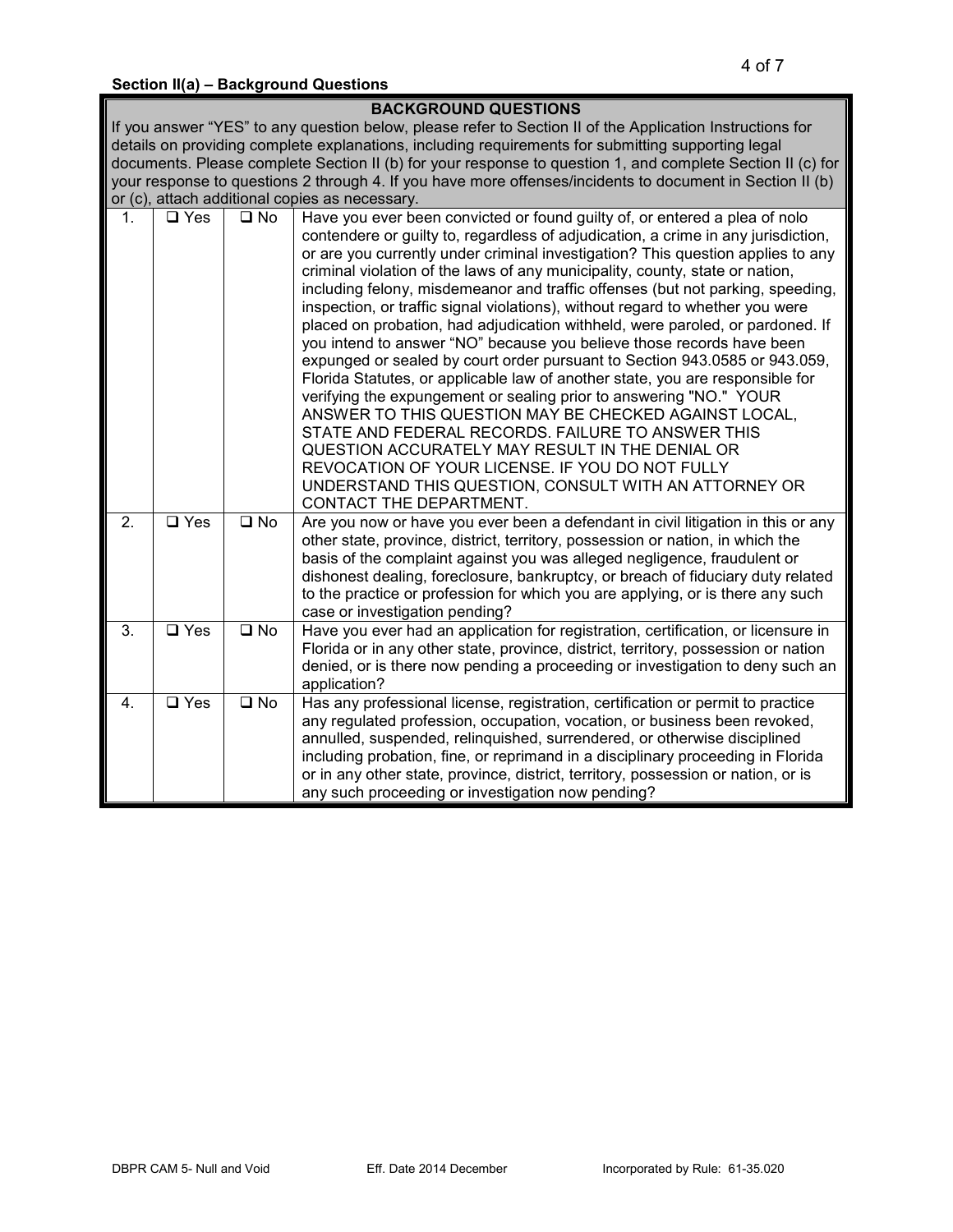**Section II (b) – Explanation(s) for Background Question 1** 

| <b>EXPLANATION</b>                 |  |
|------------------------------------|--|
|                                    |  |
|                                    |  |
| State:                             |  |
|                                    |  |
| Have all sanctions been satisfied? |  |
| $\Box$ Yes $\Box$ No               |  |
|                                    |  |
|                                    |  |
|                                    |  |
|                                    |  |
|                                    |  |
|                                    |  |
|                                    |  |

| <b>EXPLANATION</b>           |                                    |  |
|------------------------------|------------------------------------|--|
| Offense:                     |                                    |  |
|                              |                                    |  |
| County:                      | State:                             |  |
| Penalty/Disposition:         |                                    |  |
| Date of Offense (MM/DD/YYYY) | Have all sanctions been satisfied? |  |
|                              | $\Box$ Yes $\Box$ No               |  |
| Description:                 |                                    |  |
|                              |                                    |  |
|                              |                                    |  |
|                              |                                    |  |
|                              |                                    |  |

|                              | <b>EXPLANATION</b>                                         |  |
|------------------------------|------------------------------------------------------------|--|
| Offense:                     |                                                            |  |
| County:                      | State:                                                     |  |
| Penalty/Disposition:         |                                                            |  |
| Date of Offense (MM/DD/YYYY) | Have all sanctions been satisfied?<br>$\Box$ Yes $\Box$ No |  |
| Description:                 |                                                            |  |
|                              |                                                            |  |
|                              |                                                            |  |
|                              |                                                            |  |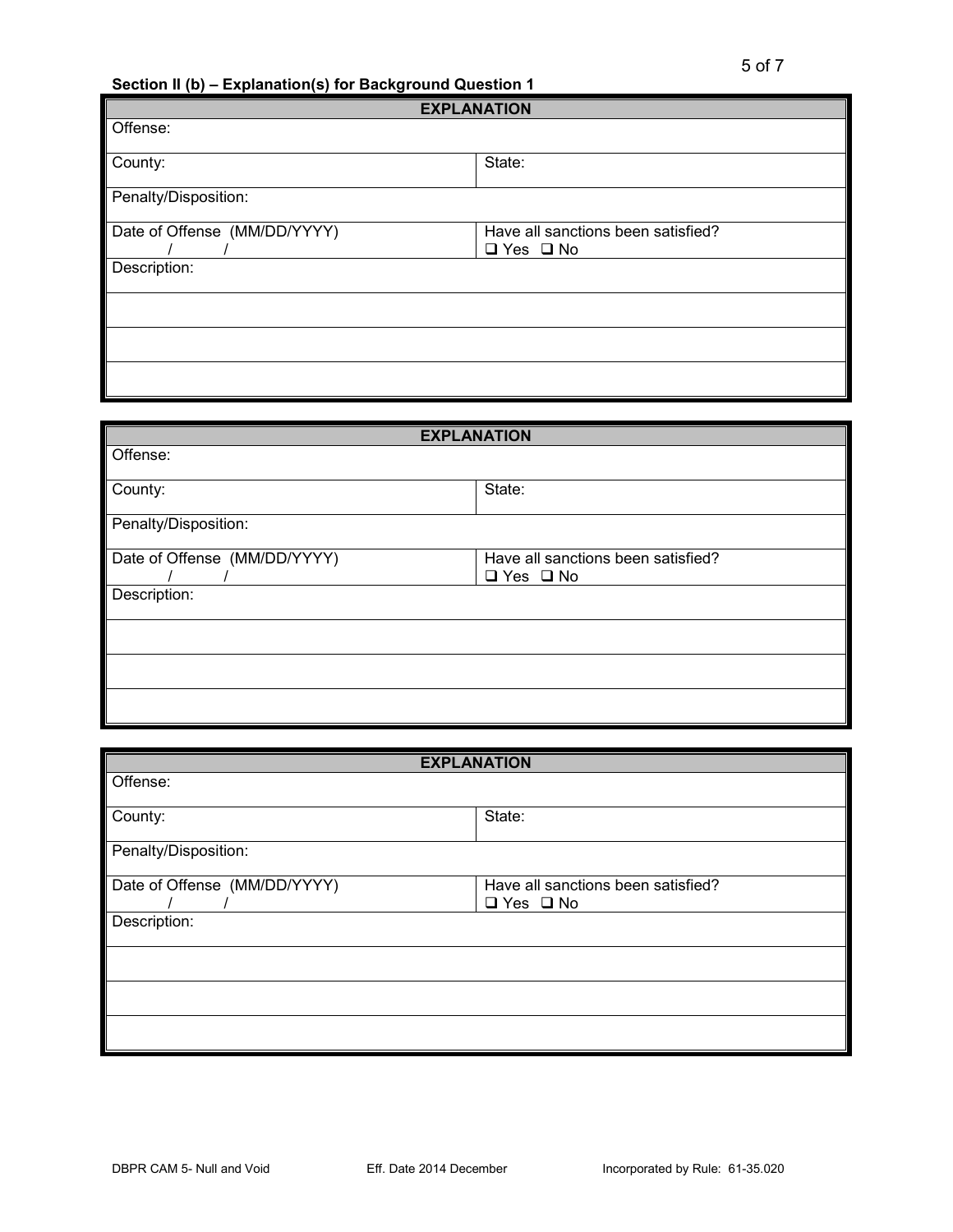**Section II (c) – Explanation(s) for Background Questions 2, 3, and 4**

| <b>EXPLANATION</b>  |                                         |  |
|---------------------|-----------------------------------------|--|
| State/Jurisdiction: | <b>Application Type/License Number:</b> |  |
|                     |                                         |  |
|                     |                                         |  |
|                     |                                         |  |
|                     |                                         |  |
|                     |                                         |  |
|                     |                                         |  |
|                     |                                         |  |
|                     |                                         |  |
|                     |                                         |  |
|                     |                                         |  |
|                     |                                         |  |
|                     |                                         |  |
|                     |                                         |  |

# **Section II (c) – Explanation(s) for Background Questions 2, 3, and 4**

| <b>EXPLANATION</b>  |                                  |
|---------------------|----------------------------------|
| State/Jurisdiction: | Application Type/License Number: |
|                     |                                  |
|                     |                                  |
|                     |                                  |
|                     |                                  |
|                     |                                  |
|                     |                                  |
|                     |                                  |
|                     |                                  |
|                     |                                  |
|                     |                                  |
|                     |                                  |
|                     |                                  |
|                     |                                  |